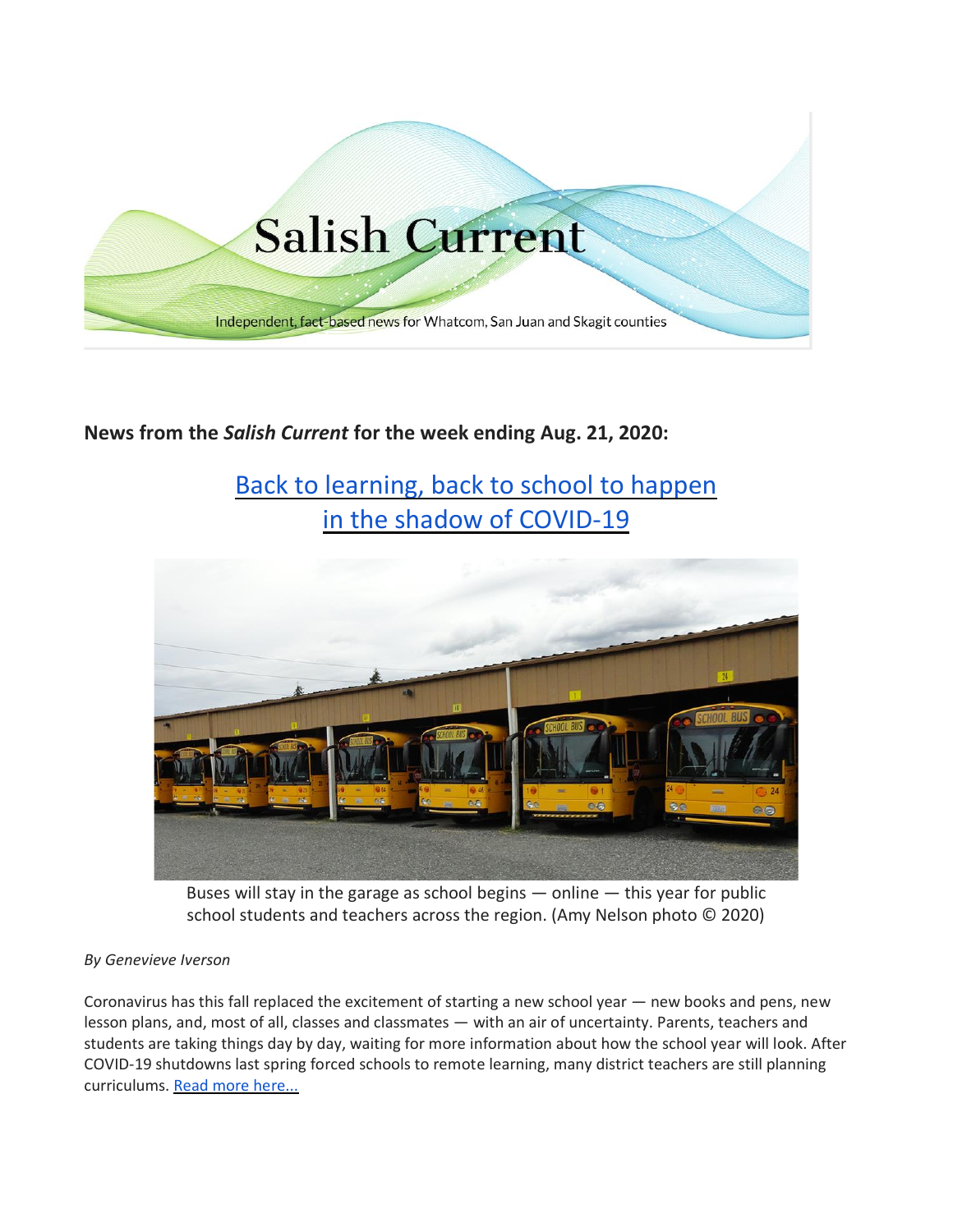\*\*\*

#### *Salish Current affirms its commitment to work for truth, justice, equality and healing for all people. #SayTheirNames #BlackLivesMatter #NoJusticeNoPeace*

\* \* \*

### **News from around the region:**

#### **Health & Safety**

• A new fence of metal posts and four strands of cable has been installed along Boundary Road on the American side of the international border to deal with "binational safety concerns" according to the US Border Patrol, and to keep vehicles from crashing across the border accidentally or on purpose. [\(Vancouver Sun\)](https://vancouversun.com/news/border-fence-south-of-aldergrove-simply-a-road-safety-measure-officials-claim)

#### **Education**

- British Columbia will ban about 30 Point Roberts students who go to school from home and back in Canada from entry because they cannot comply with the country's 14-day quarantine rule. [\(All Point](https://www.allpointbulletin.com/stories/point-roberts-students-attending-school-in-bc-are-subject-to-14-day-quarantine,11224)  [Bulletin\)](https://www.allpointbulletin.com/stories/point-roberts-students-attending-school-in-bc-are-subject-to-14-day-quarantine,11224)
- A union representing Blaine school district service employees announced to its members in an Aug. 18 letter that the district plans major layoffs that could affect dozens of employees, including bus drivers and food service employees. [\(Northern Light\)](https://www.thenorthernlight.com/stories/layoffs-loom-at-blaine-schools,11245?)

#### **Elections**

• Final election certification has determined that Skagit County commissioner Ken Dahlstedt who has represented District 2 for 20 years has lost in the primary race to Peter Browning and Mary Hudson who will advance to the general election. [\(Skagit Valley Herald/paywall\)](https://www.goskagit.com/news/local_news/dahlstedt-out-after-election-gets-certified/article_efcde2b3-b575-51a4-9575-c7e01a65e9bf.html)

#### **Government**

- "What Policing Costs: A Look at Spending in America's Biggest Cities," a report by the Vera Institute of Justice, doesn't include Bellingham as one of America's biggest cities but provides a way of looking at how to spend less on policing and more on communities. [\(Vera Institute of Justice\)](https://www.vera.org/publications/what-policing-costs-in-americas-biggest-cities/)
- Skagit County commissioners began discussing this week changes to the county code that range from whether to enforce restrictions on the digging of new wells on Guemes Island to whether to protect great blue heron nesting sites. [\(Skagit Valley Herald/paywall\)](https://www.goskagit.com/news/local_news/commissioners-weigh-changes-to-county-code/article_b7e336e0-0e3c-5a7b-9c2f-cae2d5f45028.html)
- City of Bellingham

The next meeting of the Bellingham City Council is scheduled for Aug. 24 at 2 pm and 7 pm. [Agenda](https://meetings.cob.org/Meetings/ViewMeeting?id=2272&doctype=1)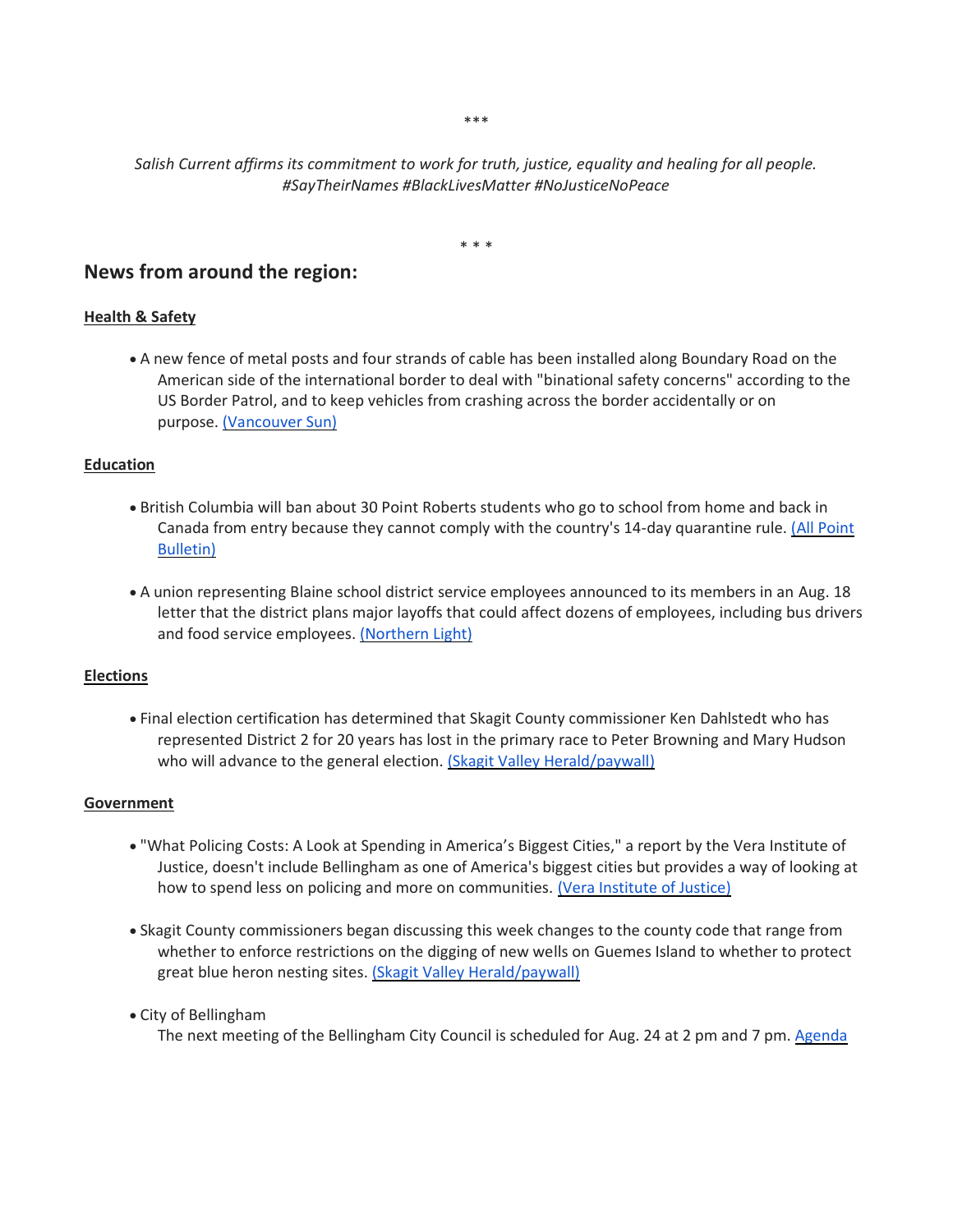- (22007) Bellingham Municipal Broadband: Access, Equity and Affordability: Draft [resolution](https://meetings.cob.org/Documents/ViewDocument/Attachment%20-%20RESOLUTION%20-%20AB_%2022007.pdf?meetingId=2272&documentType=Agenda&itemId=15747&publishId=16832&isSection=false) for discussing a study and a workgroup to advise the Council on policy questions regarding using the city's broadband resources to help businesses.
- (22723) Discussion of 24/7 Crisis Response for Mental Health, Substance Use, and Other Public Health Needs. The Committee for Public Health, Safety, and Justice discusses the community need for 24/7 crisis response and 911 call center functionality with examples from Eugene, OR, Albuquerque, NM, Denver, CO, and Portland, OR. [Memorandum.](https://meetings.cob.org/Documents/ViewDocument/Attachment%20-%20STAFF%20MEMO%20-%20AB_%2022723.pdf?meetingId=2272&documentType=Agenda&itemId=15754&publishId=16845&isSection=false)
- (22726) Discussion of a Police Civilian Oversight Board. The council will begin discussion of whether a civilian oversight board that oversees certain aspects of police activity or increase police accountability would be appropriate for Bellingham. [Report: Civilian Oversight of Law Enforcement](https://meetings.cob.org/Documents/ViewDocument/Attachment%20-%20REPORT%20ON%20CIVILIAN%20OVERSIGHT%20-%20AB_%2022726.pdf?meetingId=2274&documentType=Agenda&itemId=15737&publishId=16756&isSection=false)
- (22728) Discussion of Local Listening Series on Race and Justice and Next Steps. All sessions were open to the public and aired live on BTV and the City's [YouTube channel.](https://meetings.cob.org/Documents/ViewDocument/Staff%20Memo%20for%20AB%2022728.pdf?meetingId=2274&documentType=Agenda&itemId=15738&publishId=16763&isSection=false)
- Council meetings are streamed live via the City's website at [meetings.cob.org](http://meetings.cob.org/) and on the City's YouTube channel. Meetings are broadcast in high definition on BTV on Comcast channel 321, and in standard definition on Comcast channel 10.
- Whatcom County

The next Whatcom County Council meeting is scheduled for Sept. 15 at 7 pm. There will be a discussion on the budget. [Click here to participate.](http://www.whatcomcounty.us/3415/Participate-in-Virtual-Council-Meetings)

#### **Nature**

• On Thursday, the Washington Department of Agriculture reported two more Asian giant hornets in the Birch Bay area in addition to the [seventh hornet found](https://www.bellinghamherald.com/news/local/article245017955.html) earlier this week near Custer. One hornet was trapped and another was photographed but flew off before it could be collected. [\(My Ferndale News\)](https://myferndalenews.com/wsda-reports-2-more-confirmed-asian-giant-hornet-sightings-north-of-ferndale_106398/)

#### **Business**

- The Joint Transportation Committee of the Washington State Legislature is conducting a [study](https://docs.google.com/forms/d/e/1FAIpQLScp81l-NvWGwEHGxdz4HDXdQHMoP4tsu9gV2lc1Z6voPSb8pw/viewform) exploring privatization of the Sidney ferry run which currently connects Sidney, BC and Anacortes, WA, with a stop in Friday Harbor, WA via Washington State Ferries.
- Whatcom County and Petrogas Energy Corp. will head to court to settle a dispute worth \$10 million or more over property Values at Cherry Point from 2016 to 2019. [\(Bellingham Herald\)](https://www.bellinghamherald.com/news/local/article244907322.html)

#### **Community**

• Point Roberts residents might find some relief from their border isolation when the Port of Bellingham and Whatcom Transit begin a once weekly free shuttle on Aug. 25 connecting Point Roberts with Blaine by ferry shuttle and Blaine Marina with Cordata Station in Bellingham by bus. Reservations required. [\(Whatcom Talk\)](https://www.whatcomtalk.com/2020/08/20/port-of-bellingham-and-whatcom-transportation-authority-begin-temporary-emergency-transportation-service-from-point-roberts/) Meanwhile, Governor Jay Inslee has sent a [letter](https://www.governor.wa.gov/sites/default/files/Letter%20from%20Governor%20Inslee%20to%20Prime%20Minister%20Trudeau.pdf?utm_medium=email&utm_source=govdelivery) to Canada's premier Justin Trudeau asking for cooperation in solving the Point Roberts border dilemma.